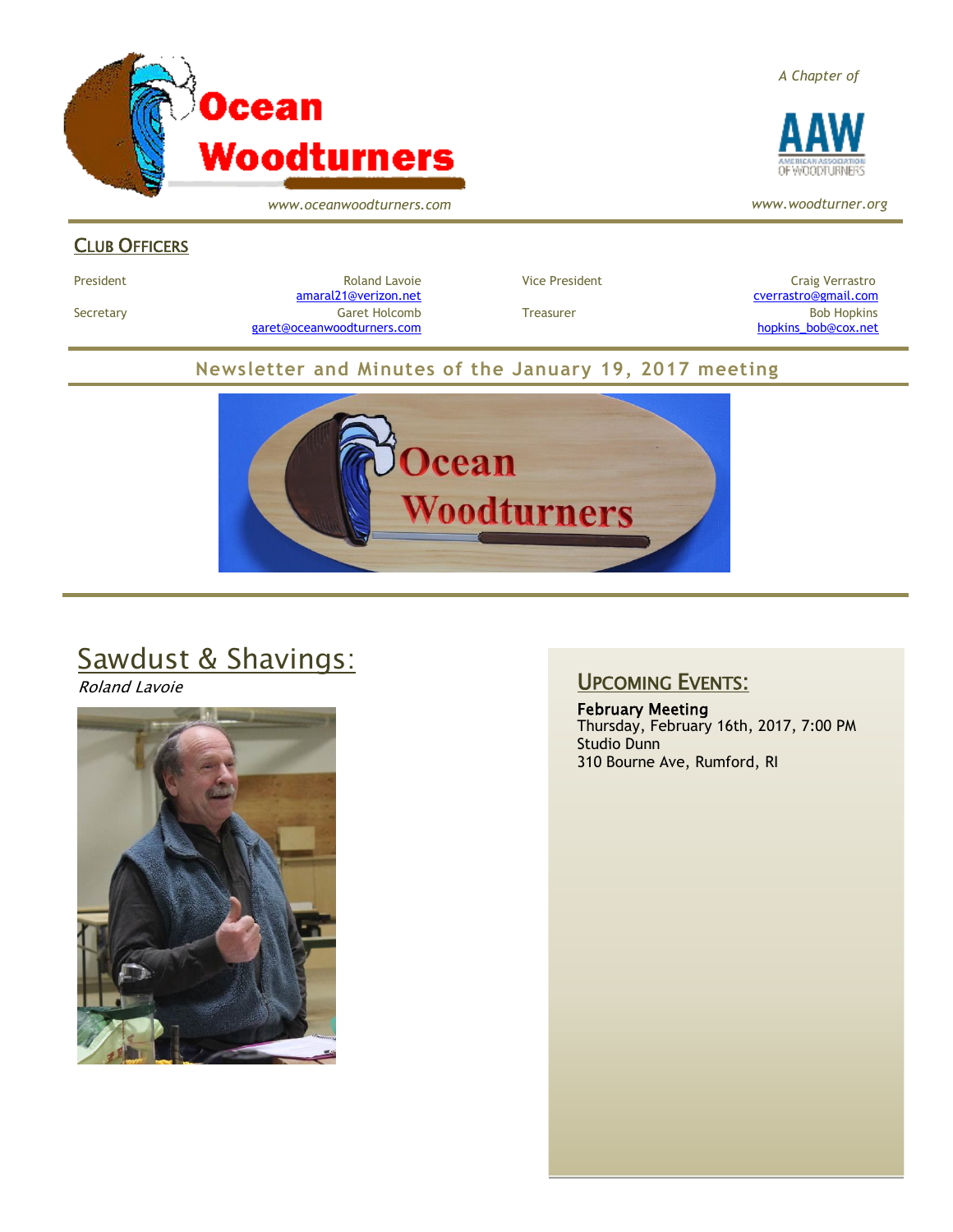## Secretary's Notes

Garet Holcomb

Welcome and congratulations to Roland Lavoie, who was voted in as the new Club President. We look forward to more positive changes in the year to come!

Thanks to Craig V. for doing the meeting minutes last month while I was out, and for taking the initiative on the camera purchase!

# Treasurer's Report

Bob Hopkins

We have a balance of \$2313.23 in the fund, of which \$689 is set aside for the camera find 2016 expenses: \$1480.55 2016 deposits: \$1491.31

You can pay your dues directly from the website at <http://www.oceanwoodturners.com/dues.cfm>

Dues: Club dues are \$25 annually. For members who wish to have a printed Newsletter mailed to them monthly, there is an annual charge of \$5 to cover postage, payable with club dues. All payments should be mailed to: Bob Hopkins

48 Tilbury Drive, Bristol, RI 02809

## Meeting Minutes

#### Roland opened the meeting with 25 members

**Treasurer's Report -** Bob's report was read and accepted by the group

Camera equipment - The Club membership has authorized Craig V. and Garet H. to purchase camera equipment for the Club's use. This effort will be ongoing and anyone with suggestions is invited to contact Craig or Garet with their input.

Television - Mike M. graciously offered his television set for Club use, but it was said that Asher prefers not to have a TV here that might collect dust and become a hazard. We'll pursue the projector path instead.

New members – Roland said that he'd like to institute a New Member Packet with contact information for Club members and people who are willing to mentor new turners.

50/50 – Tonight's 50/50 brought in \$28 for the Club. Roland L. won the pot and graciously donated it back to the Club for the camera fund.

Dare to Dream – Chris Rowe is soliciting donations of tools for his woodshop startup at the Dare to Dream Ranch, a local non-profit that works with military veterans who suffer from PTSD and other ailments. More info about the Ranch can be found at:<http://www.daretodreamranch.org/>

Demos – We are actively seeking members who are willing to do demonstrations, either here at the Club or off-site. Please let Roland know as soon as possible if you can help.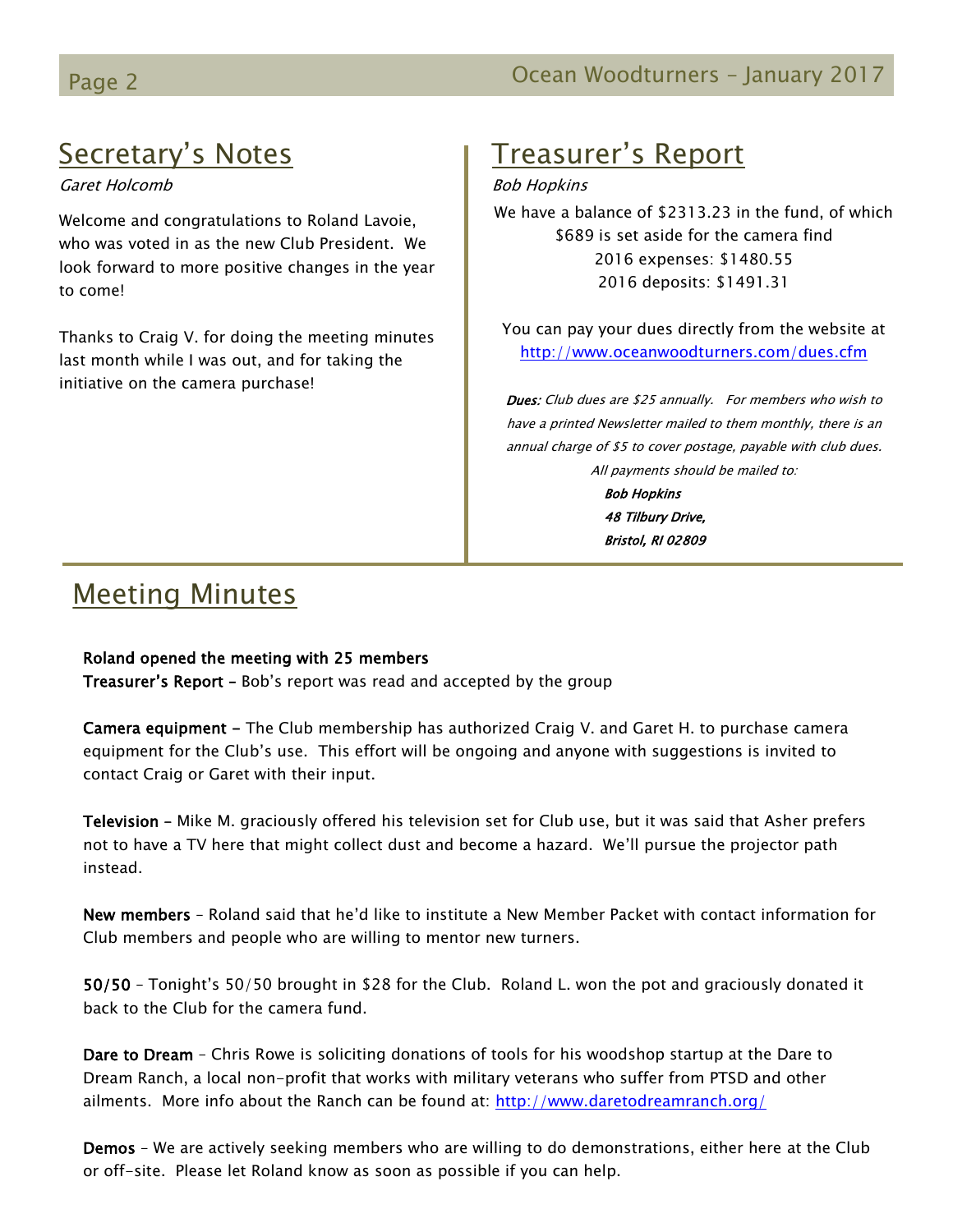### Meeting Minutes (Cont.)

Credit Card Reader – Bob asked if he should get the free PayPal credit card reader, to allow the Club to accept credit cards directly. The device has no extra associated cost, and was approved by the membership.

# Show and Tell





Walnut bowl, two burned rim Maple bowls, Red Oak bowl, and Cherry bowl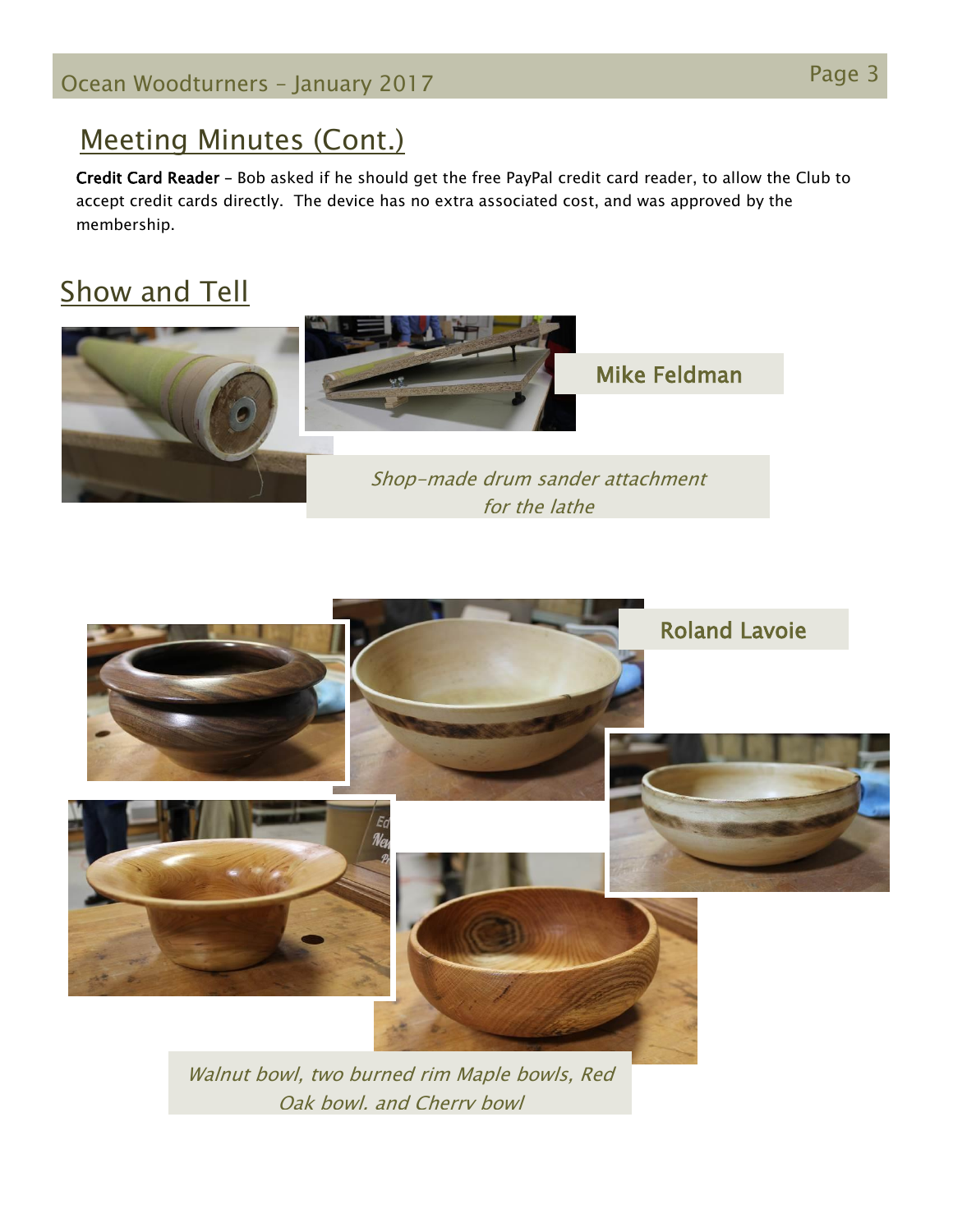# Show and Tell (Cont.)



Paul Tavares

Segmented bowl and vessel

Tom Powell





Segmented bowl

Box Elder bowl





### Joe Atkinson

Plywood sphere and stand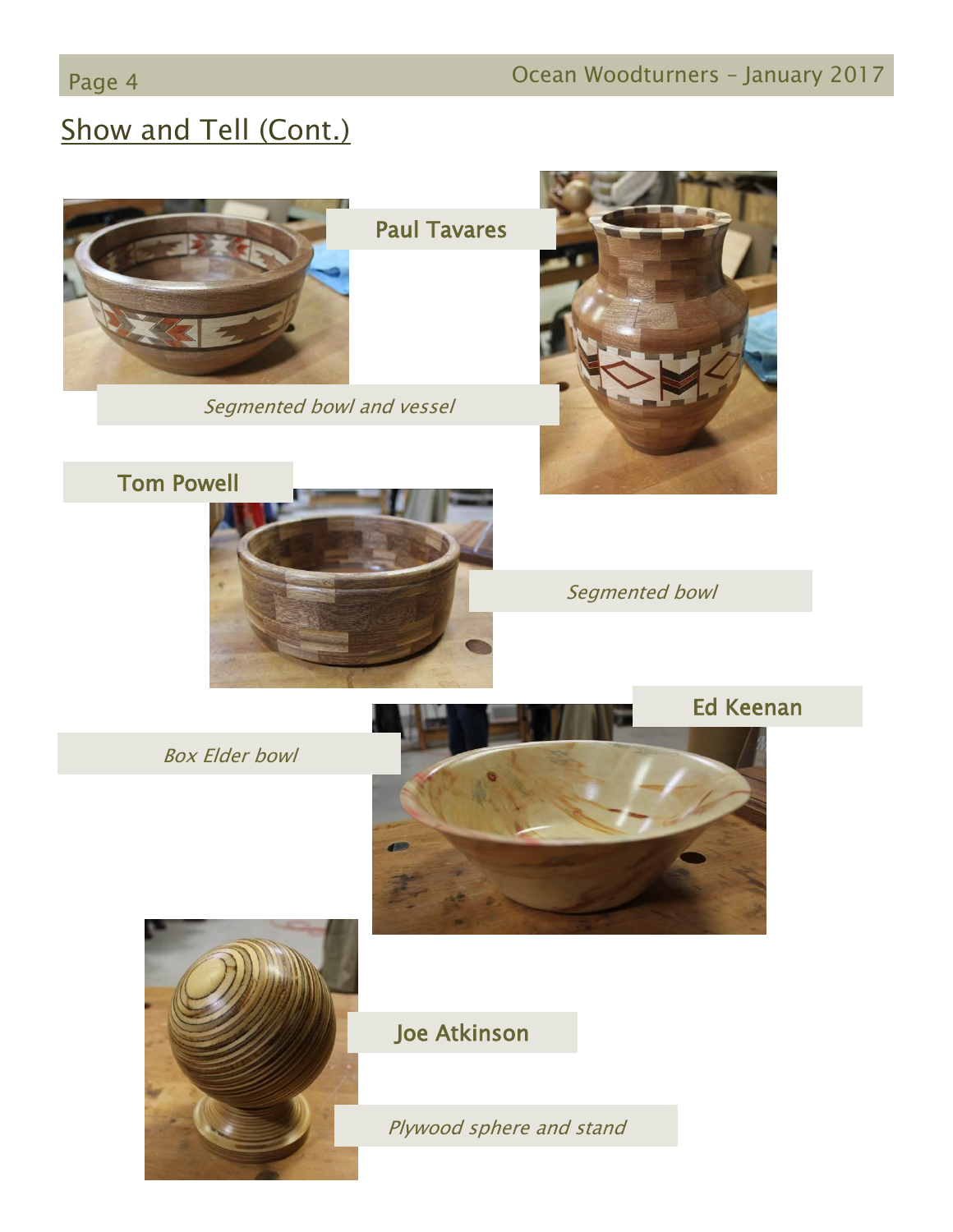# Show and Tell (Cont.)





### Dan Dragon

Dyed Cherry vessel with Danish oil and carnauba wax